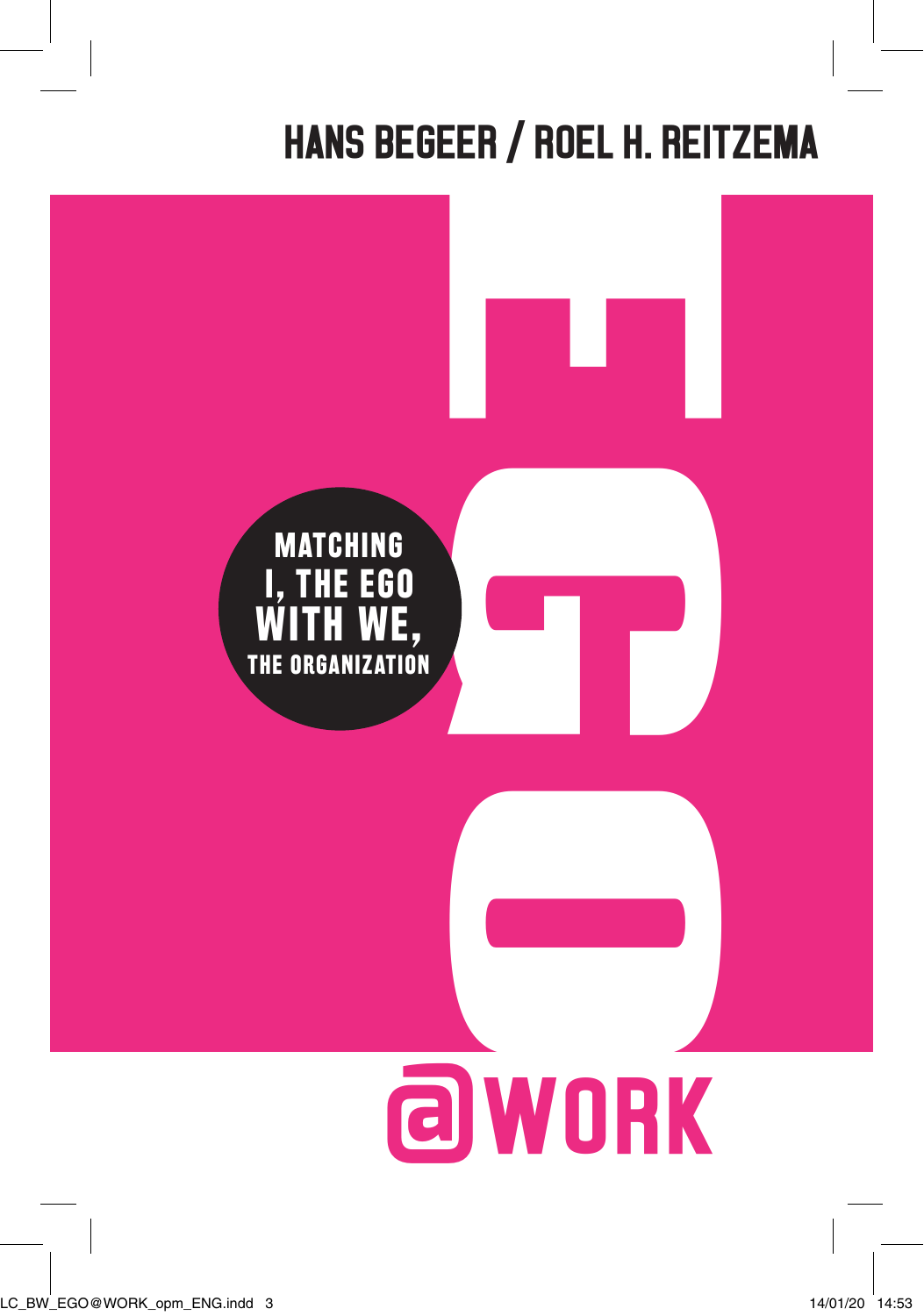This book was originally published as *Ego@WORK*, LannooCampus, 2019.

#### **D/2020/45/146 – ISBN 978 94 014 6825 1 – NUR 807, 808**

Cover and interior design: Gert Degrande | De Witlofcompagnie Translation: Lynn Butler

© Hans Begeer, Roel H. Reitzema & Lannoo Publishers nv, Tielt, 2020.

LannooCampus Publishers is a subsidiary of Lannoo Publishers, the book and multimedia division of Lannoo Publishers nv.

All rights reserved.

No part of this publication may be reproduced and/or made public, by means of printing, photocopying, microfilm or any other means, without the prior written permission of the publisher.

### **LannooCampus Publishers**<br>Vaartkom 41 box 01.02 P.O. Box 23202

3000 Leuven 1100 DS Amsterdam Belgium Netherlands www.lannoocampus.com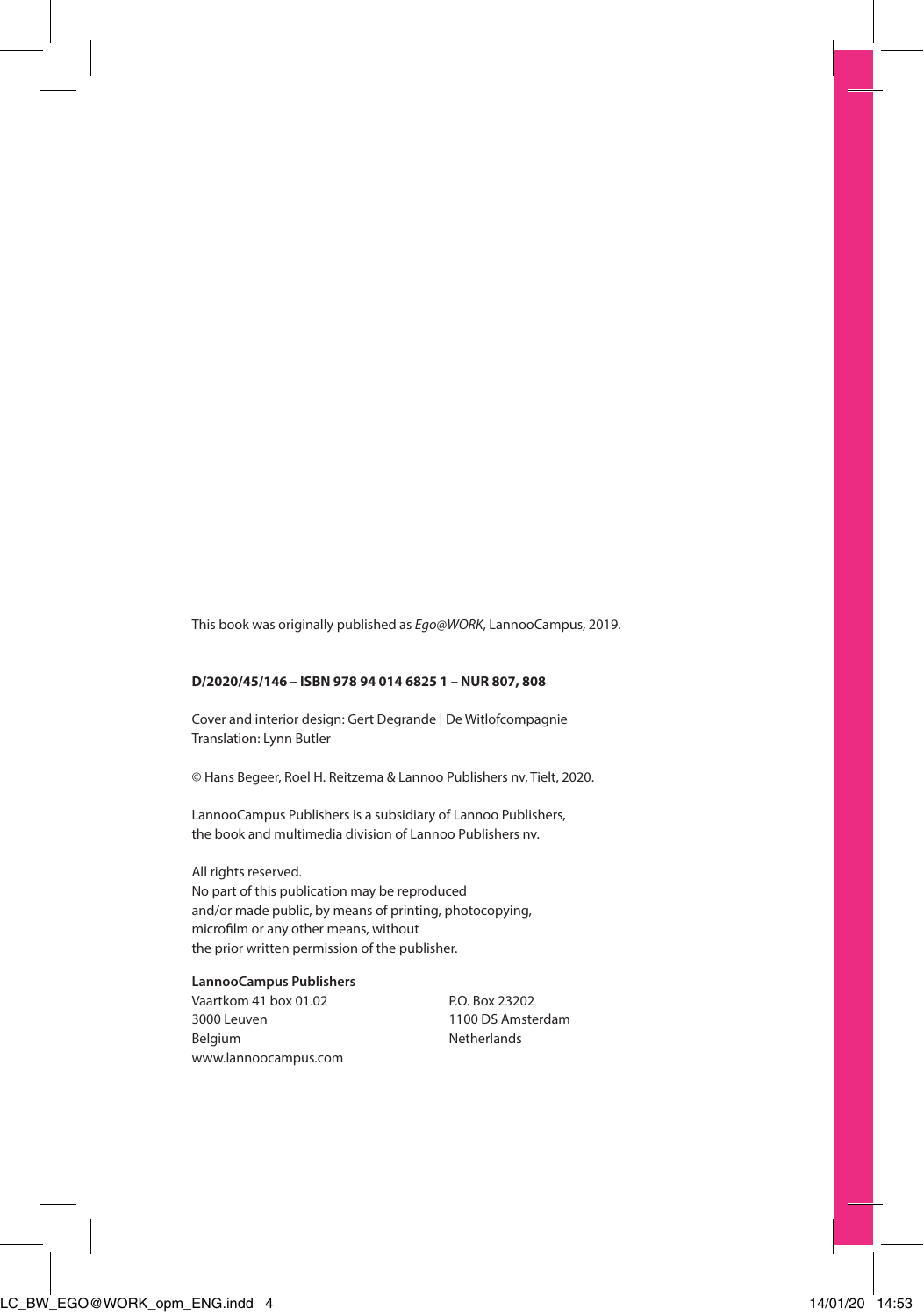Sometimes my ego shouts at me, it tells me what to do It builds me up or tears me down It helps me yet it hurts me as it pushes me around

Sometimes it whispers softly, so softly I can't tell It makes me act like such a fool Makes me lash out and be quite cruel

Sometimes I stop my ego from getting in my way Then others' thoughts and hopes and words Can touch my soul, be really heard

Sometimes my ego balances with others in my life Our egos then mesh beautifully We work together fruitfully

With time I know I'll find the path to ego virtuosity My ego as an instrument Finely tuned, my implement To build a better life **(Lynn Butler)**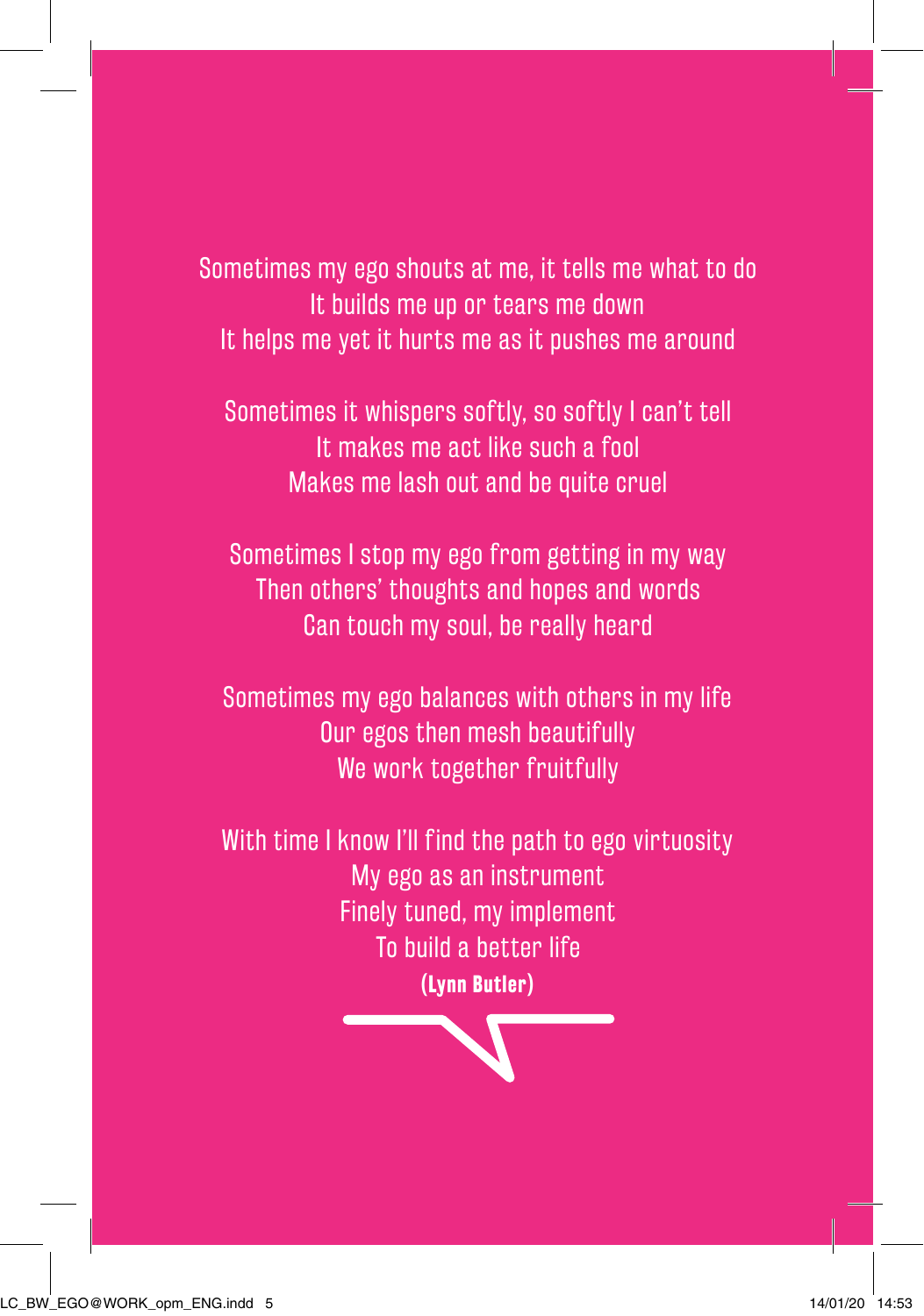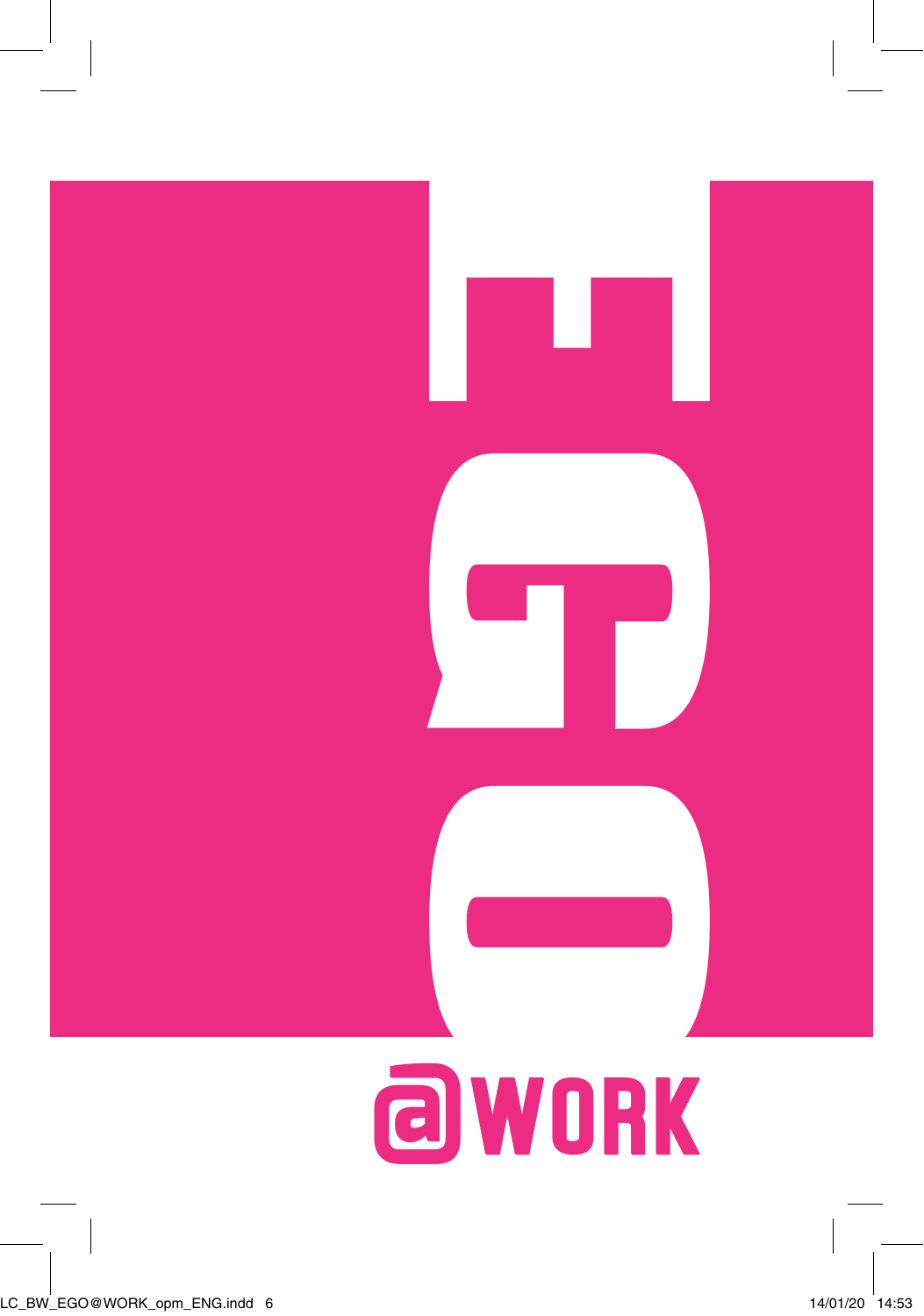## **CONTENTS**

|           | <b>WHY SHOULD YOU READ THIS BOOK?</b>                               | 9   |
|-----------|---------------------------------------------------------------------|-----|
|           | <b>2 THE EGO AS AN ANTHOLOGY OF WHO WE ARE</b>                      | 13  |
|           | <b>3 WHERE DOES EGO COME FROM AND</b><br><b>WHAT DOES IT DO?</b>    | 25  |
|           | <b>4 TWO PERSPECTIVES: I AND WE</b>                                 | 32  |
|           | <b>5 CHARACTERISTICS OF THE LOUD</b><br><b>EGO IN ORGANIZATIONS</b> | 42  |
|           | <b>6 EGO-AWARENESS:</b><br><b>I BEGINS TO CONSIDER WE</b>           | 51  |
|           | <b>7 EGO-MANAGEMENT: FROM I TO WE</b>                               | 64  |
|           | <b>8 EGO AND ORGANIZATION DEVELOPMENT</b>                           | 82  |
|           | <b>BEYOND I AND WE:</b><br><b>SPIRIT AND WHOLENESS</b>              | 94  |
|           | <b>10 CASE STUDY: VIATTENCE</b>                                     | 98  |
|           | <b>11 SUMMARY AND CONCLUSIONS</b>                                   | 103 |
|           | <b>12 HOW THIS BOOK CAN BE OF HELP TO YOU</b>                       | 106 |
|           | <b>ABOUT THE AUTHORS</b>                                            | 111 |
|           | <b>PRAISE</b>                                                       | 113 |
| PRACTICAL | <b>WORD OF THANKS</b>                                               | 117 |

**MODEL** P. 38 & 41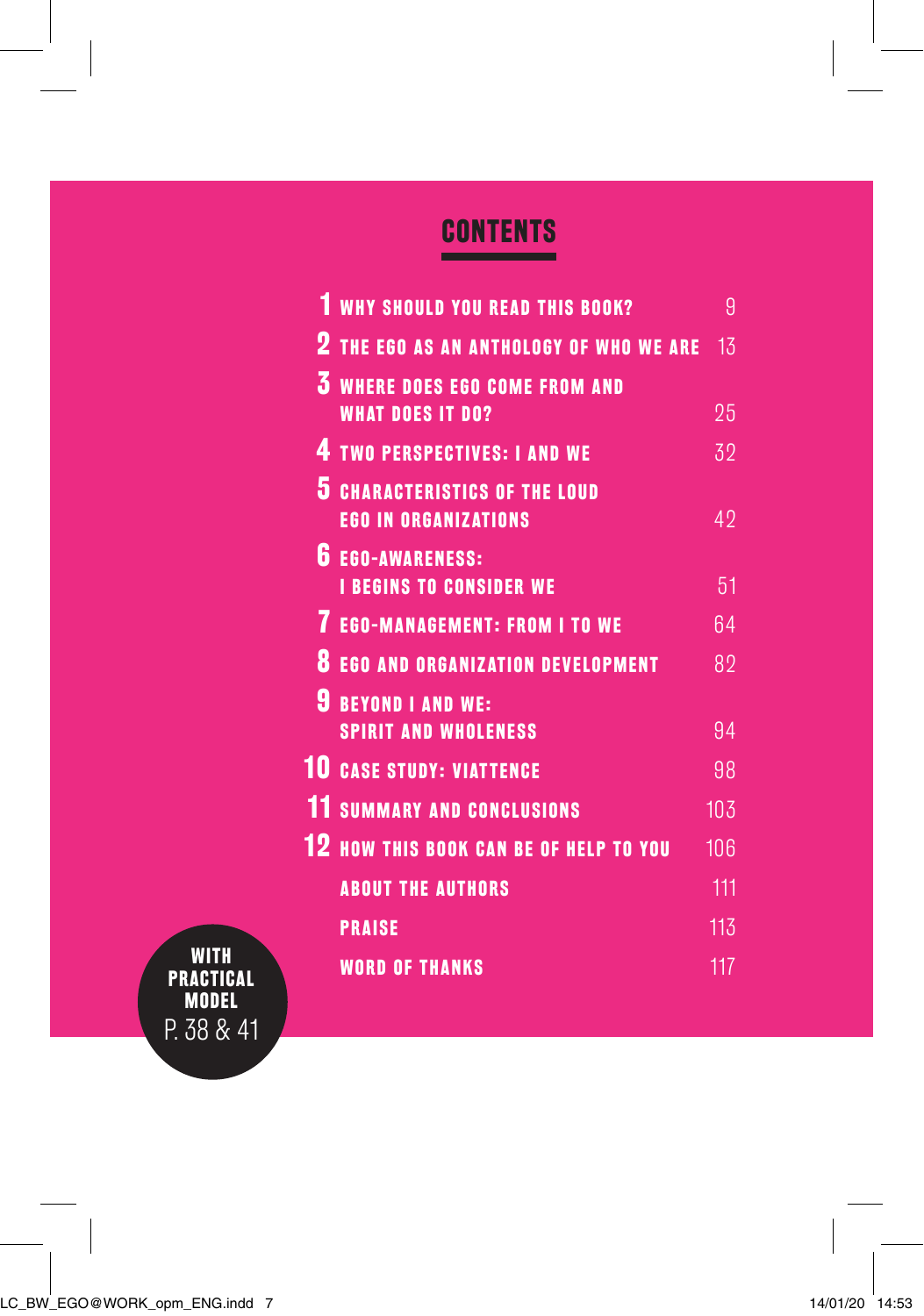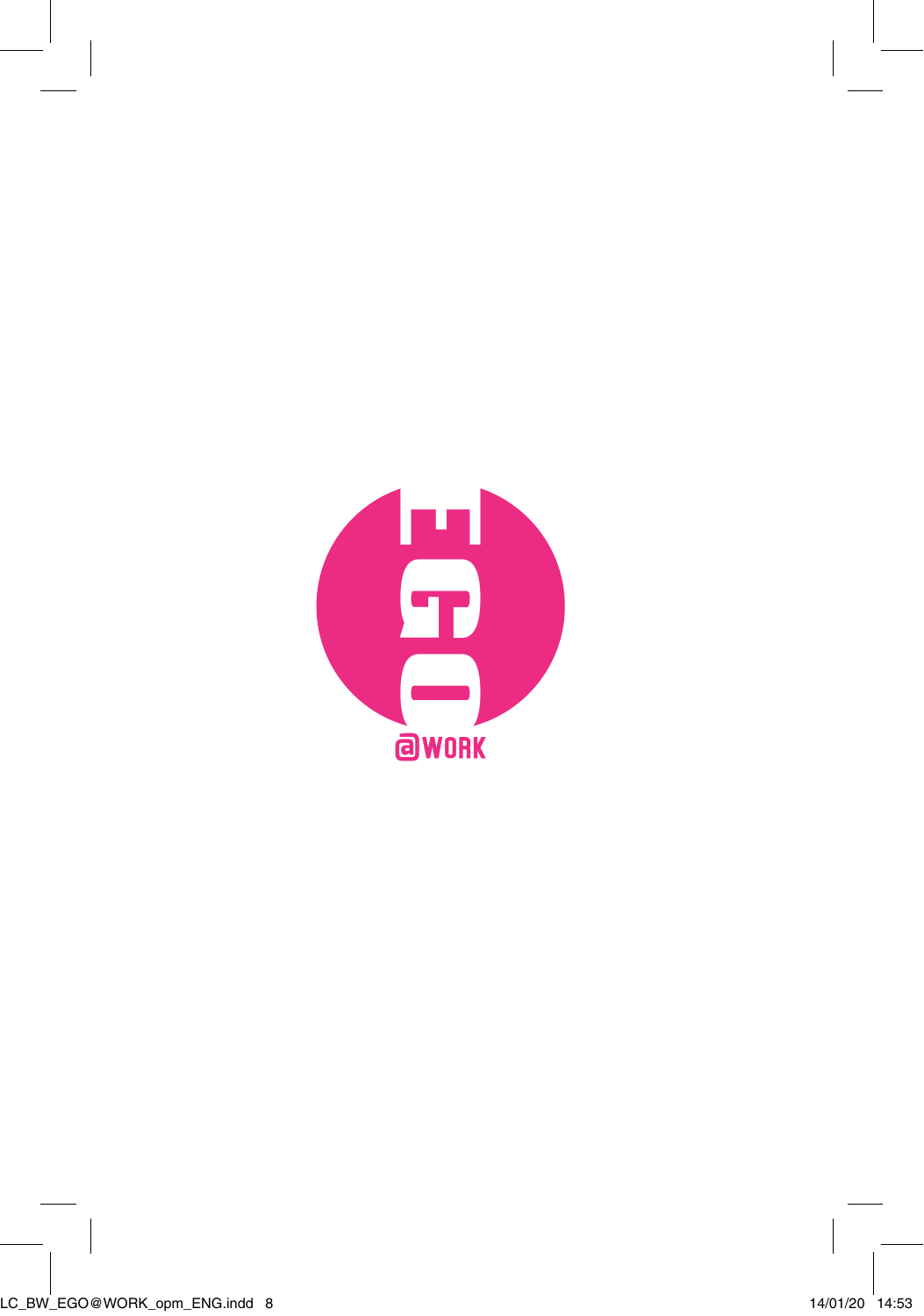**1**

### **WHY SHOULD YOU READ THIS BOOK?**

You probably don't think about your ego very often. Do you have any idea how your ego comes across to other people? Did you know that 95% of your behavior is driven by your unconscious mind? Can you apply your conscious mind to manage yourself better?

When we talk about the ego, it is often in a negative sense: "A really big ego just entered the room; he is so self-centered!" But what is an ego? The ego is the instrument through which you develop your behavior. Your ego has made choices for you over the course of your life, from your infancy through your childhood, education and work experiences.

We are unaware of most of these choices, but they influence our behavior. Today, everything we do must be done quickly, we must identify problems and fix them immediately. As a result, we don't take enough time to consider our options. We act almost without thinking, driven by our ego, on autopilot. This is true of almost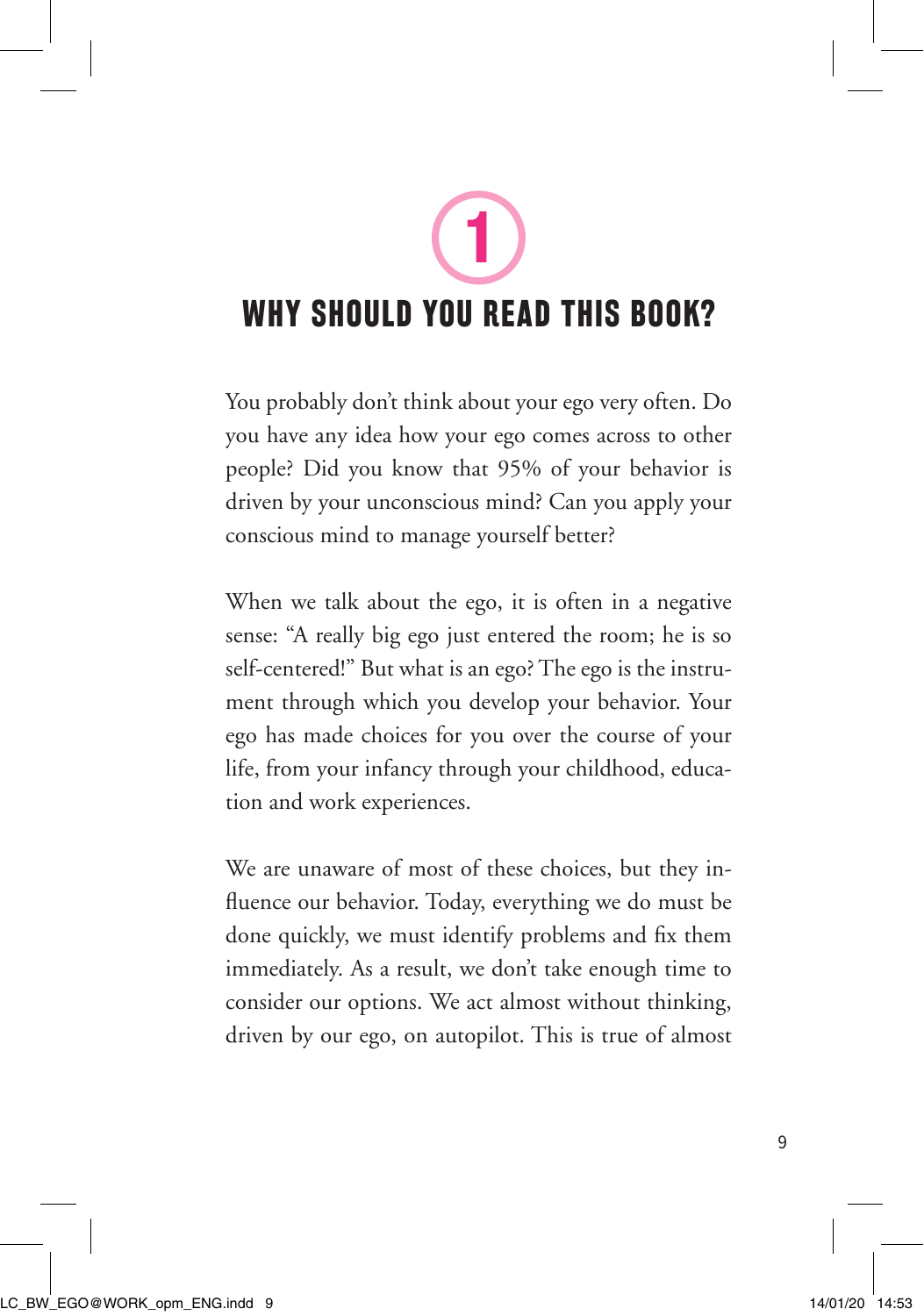everyone. Groups of people who must work together have to deal with many egos. When everyone reacts automatically, driven by their egos, collisions and conflicts result and efficiency suffers.

How can we get to know more about our ego and how it determines our behavior? This can be done through introspection and by contemplating the feedback of others. It is in our interest to adjust our own ego so that we can evolve to a point where we are aware of our ego and manage it to make choices from an inclusive (We) rather than an egocentric (I) perspective. The focus of this book is to help us become more aware of our ego, to provide techniques to evolve from I to We thinking and to facilitate harmony and improve efficiency in the workplace.

Each topic in this book is presented from the perspective of I and We. After reading this book, you will have answers to the following questions:

From the I-perspective:

• How do I develop more ego-awareness or consciousness?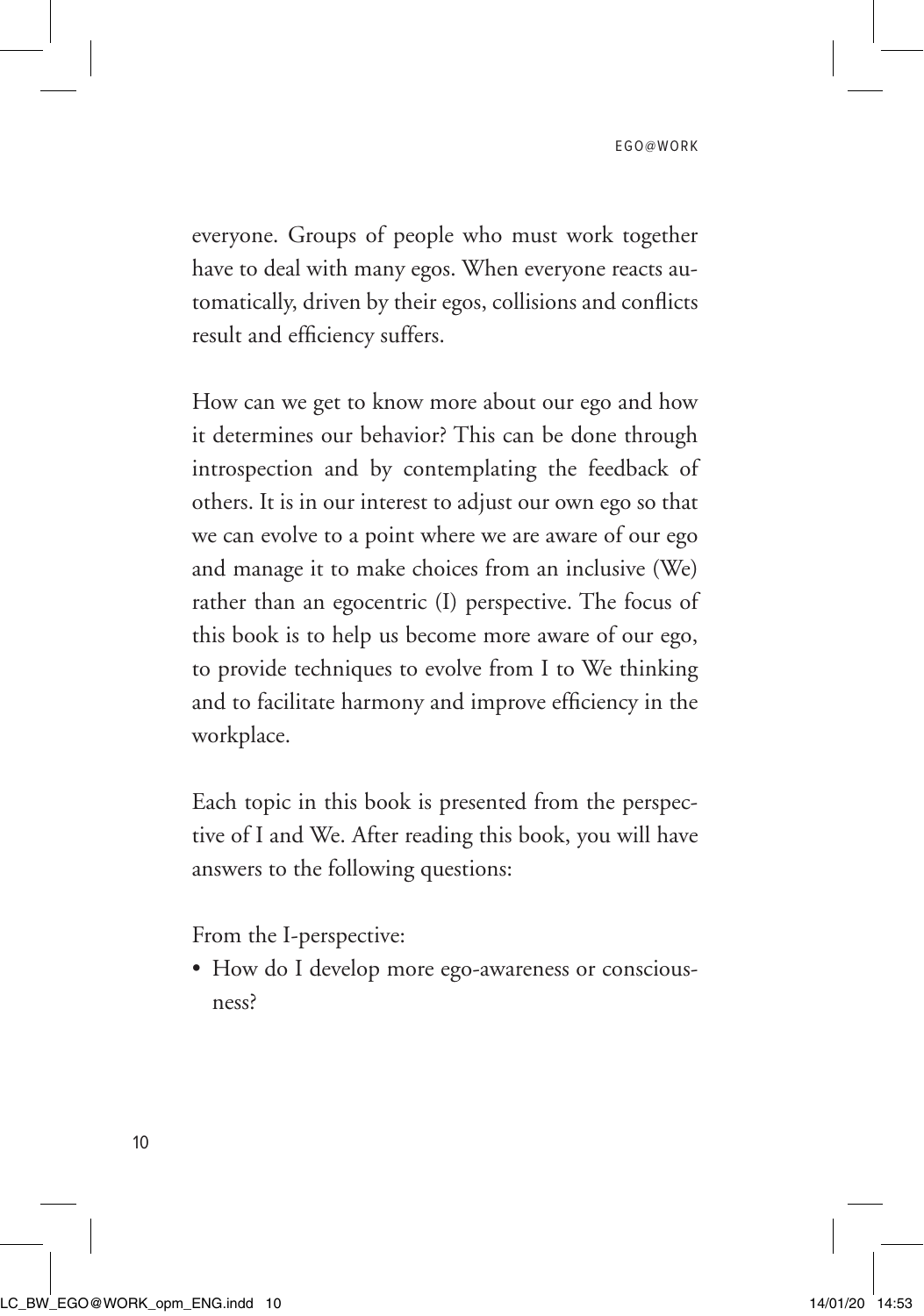- How does positive ego-development contribute to more authenticity?
- How can I overcome defense mechanisms of the ego?
- How can I increase my creativity and problem-solving capacity?
- How can I develop new behavior?

From the We-perspective:

- Which leadership competencies do you have, that will enable you to develop more ethical and social skills?
- What new authority do you have to develop and how can you get rid of the old authority?
- What kind of new social contracts are needed?
- Which roles and processes fit these?
- How do you grow spiritual presence?

The book is structured as follows:

- In chapters 2-4, we describe what ego is about and how it manifests itself.
- In chapters 5-9, we develop and present our model.
- In chapter 10, we describe a case study to illustrate the use of our model.
- In chapter 11, we discuss lessons from the book.
- In chapter 12, we advise how this book can be of help to you.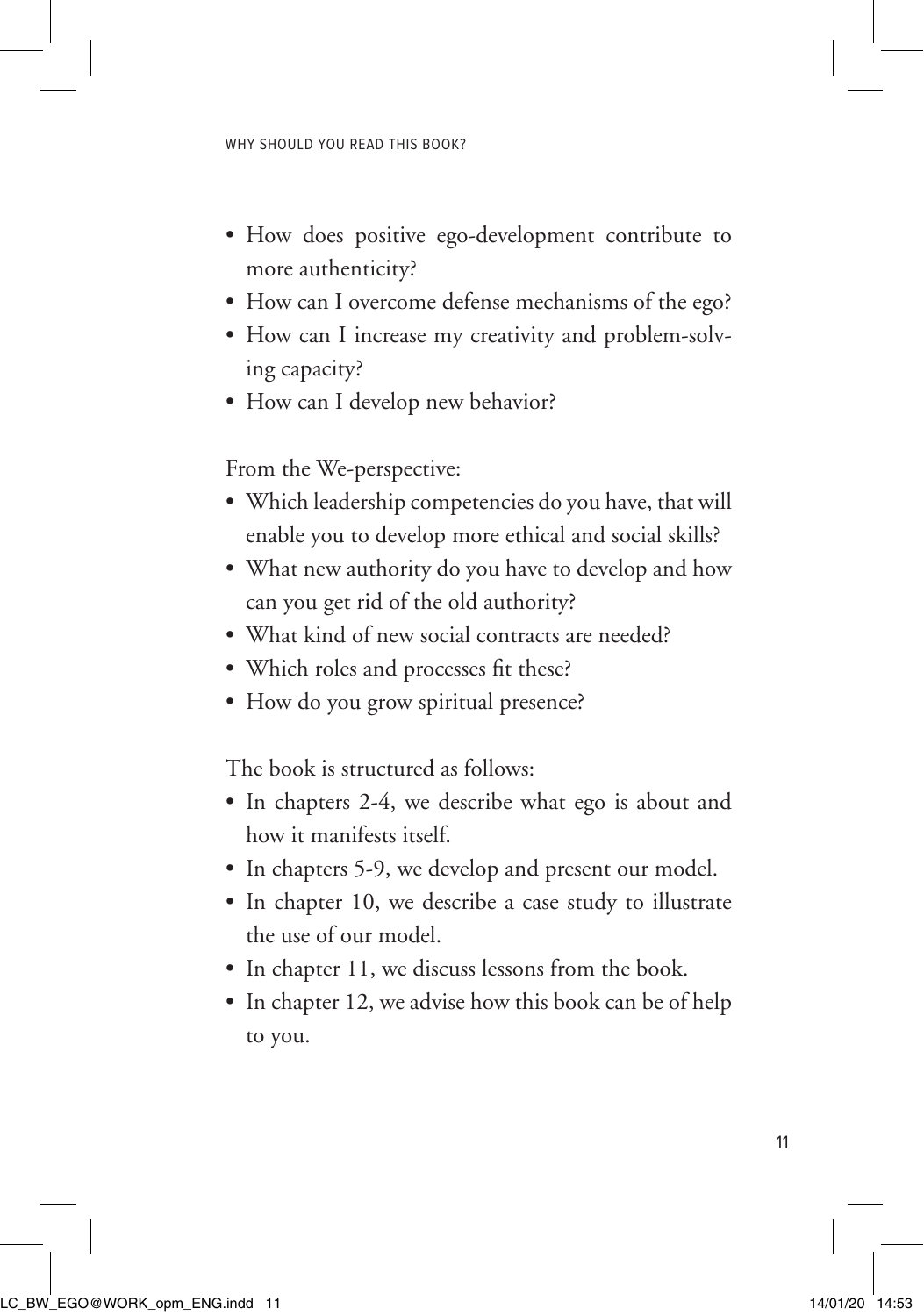We interviewed business leaders from a range of sectors in Belgium and the Netherlands on the topic of ego at the workplace. Their combined views together with our experience in the field of management consulting and training constitute this book. Excerpts from the interviews appear throughout the book, with the initials of the interviewees appearing between brackets.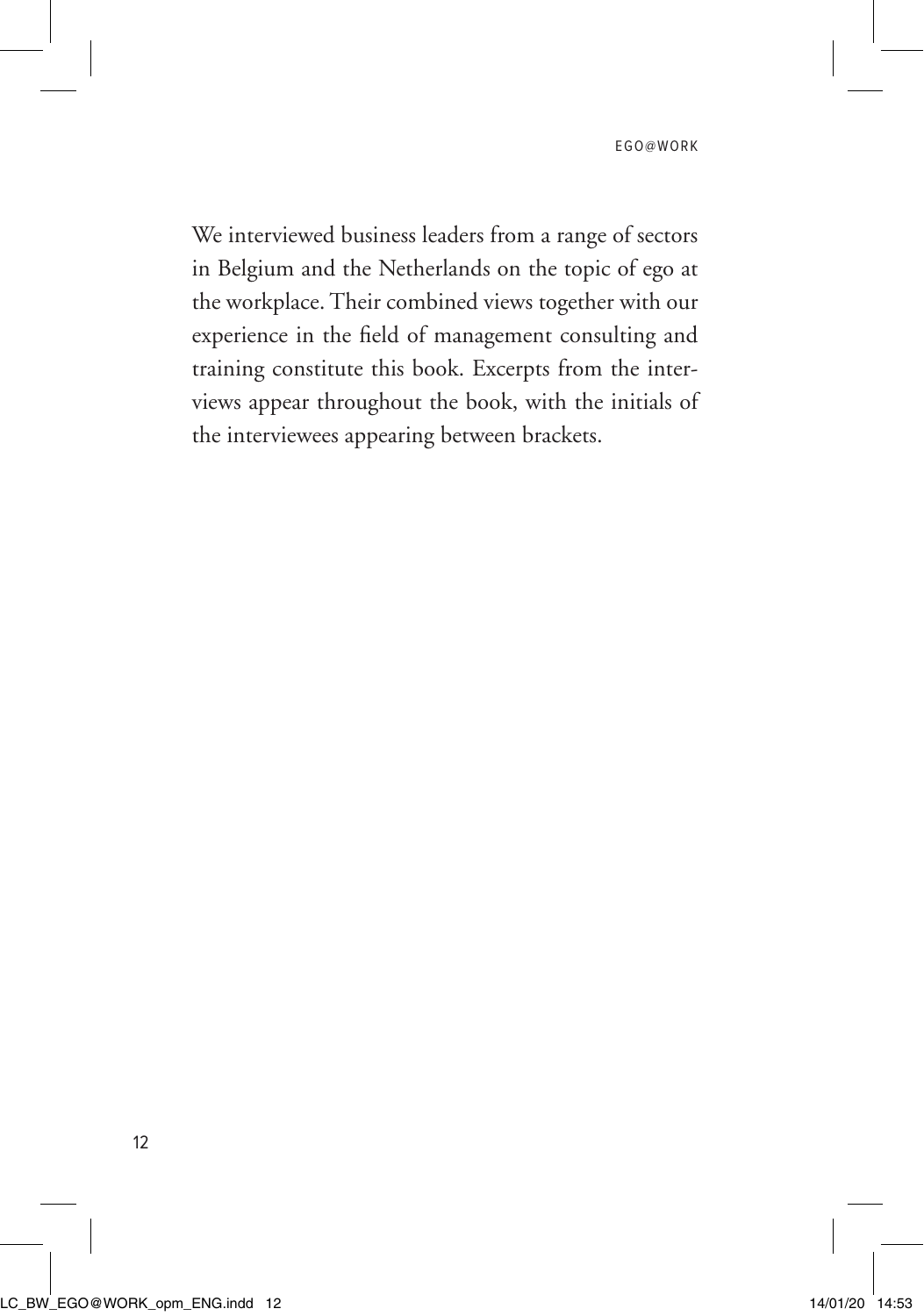

### **THE EGO AS AN ANTHOLOGY OF WHO WE ARE**

#### QUOTES FROM BUSINESS LEADERS – SNAPSHOTS OF THE EGO IN THE WORKPLACE

The word "ego" is defined by most dictionaries in mostly negative terms such as egocentric, egoism, egotistic, ego trip, and so on. We found the same thing in our consultancy work and in interviews conducted for this book. But when we probed more deeply, we found that strong ego, nevertheless, is deemed necessary to drive changes in the workplace. Interviewees also believed that ego development can be beneficial. Our interviewees see ego as an anthology, a collection of the different facets of our personalities. In this chapter, we present quotes from the interviews.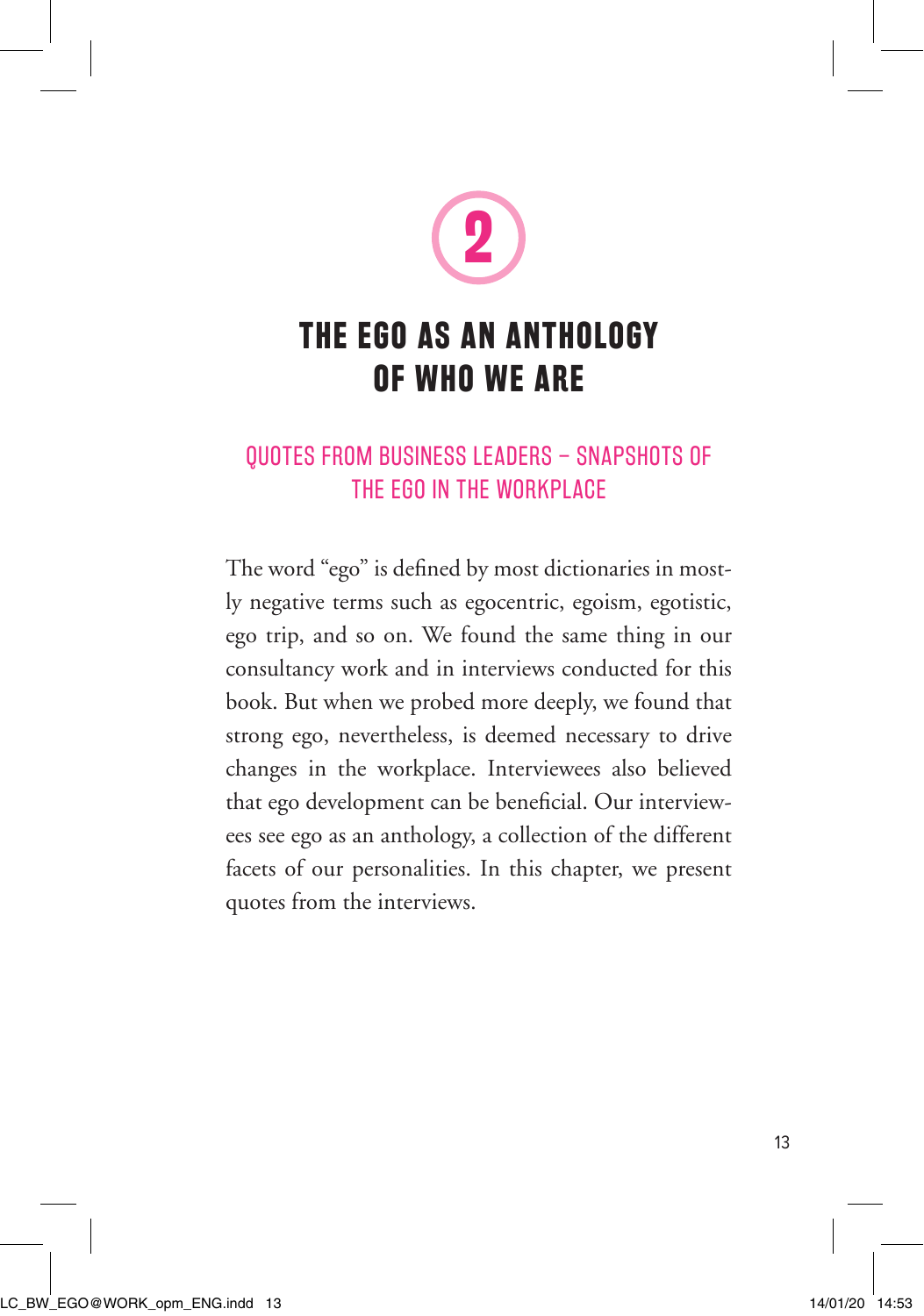#### **WHAT COMES TO MIND WHEN YOU THINK OF EGO IN THE WORKPLACE?**

Ego is seen too often as negative, as an obstacle, as a distraction. But a strong ego can help people to be more authentic, to have more respect for themselves and for others. **(BDB)**



Leaders without vanity, without ego, don't exist. Leaders need to rule the pack, to be the alpha animal. **(JMD)**

I don't see myself standing above my team, but my team does. My challenge is to stay in line with my team – not too far ahead nor lagging behind. **(HW)** 

I care for my employees and I expect them to care for our company. **(IGe)**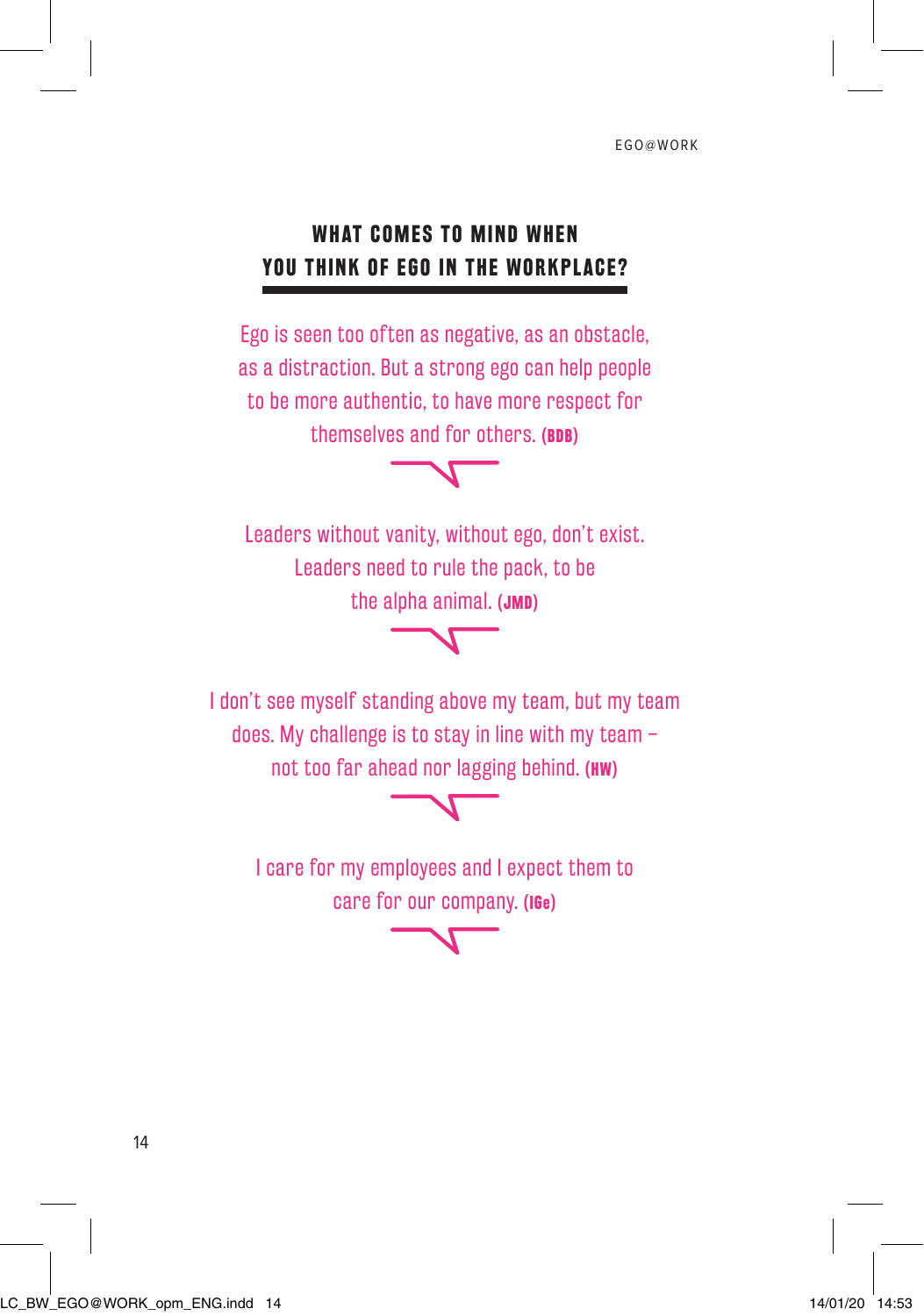Ego is powerful and destructive. Dominant, limited, all about survival, ego is often in a childish, infantile state. **(NB)**

Everybody has the right to have a strong ego but they must take care that their egos evolve enough to be manageable. **(RV)**

Big egos are characterized by a blue suit and brown shoes, people who talk a lot and listen little and who are looking solely for promotions. **(SVU)**

Environments that accept egos are characterized by security, openness, inclusiveness and acceptance of differences. As long as the egos don't feel threatened, these are the environments that promote growth. **(AVP)**

Employees of today have a low tolerance for big egos and egotistic behavior. They will protest against people with big egos if necessary. **(TS)**